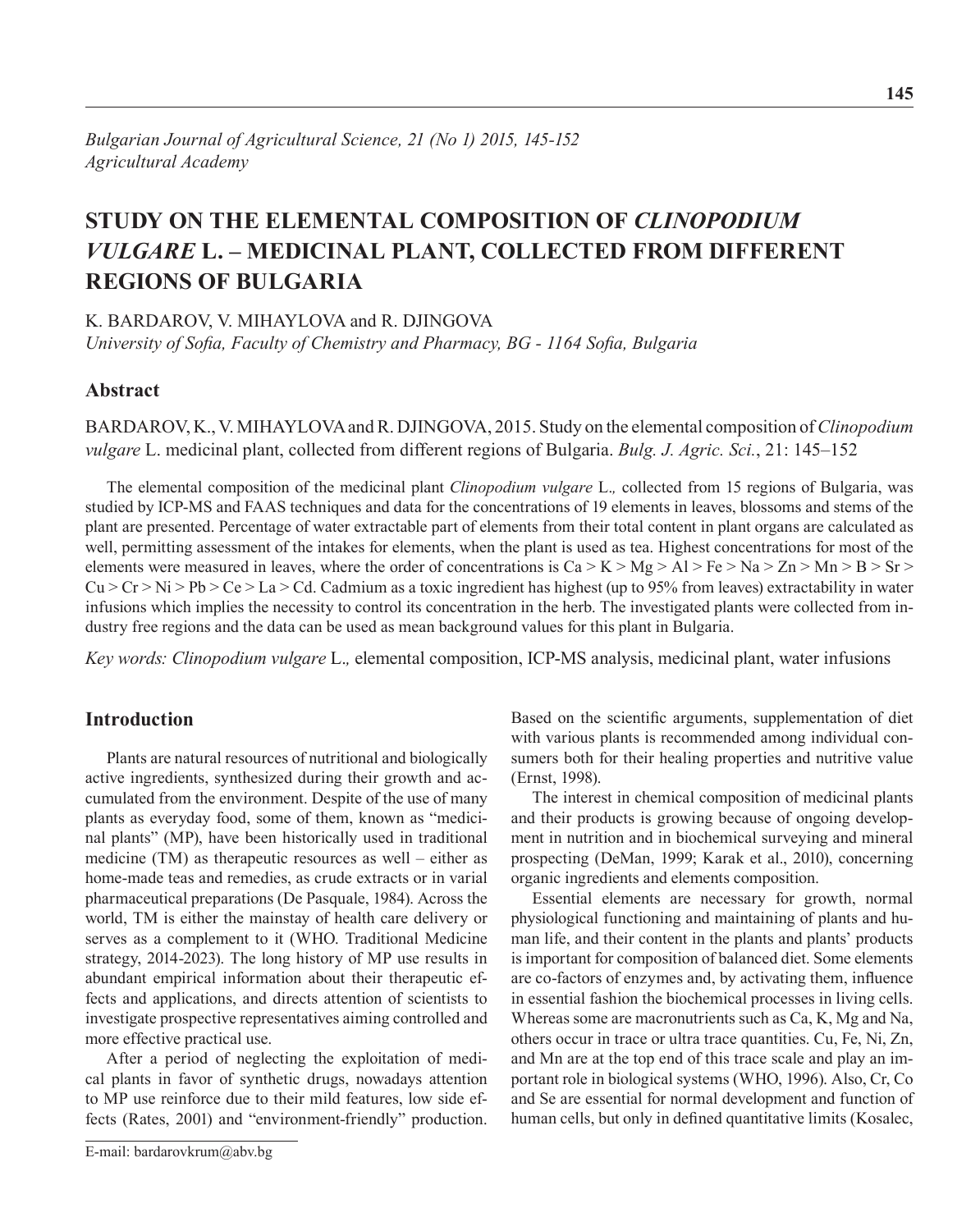2009; Basgel, 2006; WHO, 2007). Content of toxic elements like Cd, Pb, As, Hg etc, because of possible intake by food and/or plants' preparations, should be regulated (DeMan, 1999; Basgel et al., 2006; Fraga, 2005). Elemental content in plants is affected by many factors of the environment but also by the ability of concrete plant species to selectively accumulate and manage certain elements.

Chemical content of many plants and their preparations remain unidentified and unstudied. Such is the herb *Clinopodium vulgare* L., family *Labiatae,* which is the object of this study. It is widespread in different regions of the world and in Bulgaria as well (Kofidis et al., 2007). It has been used in ТМ, and is known with antibacterial (Opalchenova et al., 1999), antiinflamatory (Burk et al., 2009) and antitumor (Dzhambazov et al., 2002) activities of its preparations, which make it a prospective medicinal plant. It is known that major part of essential elements pass into water infusions but also Cd represents health risk for consumers being extractable up to 90% from leaves. *Clinopodium vulgare* total elements content is still not investigated in wider regional scale (Bardarov et al., 2014).

The aim of the present work is to give mean values for elemental composition of the plant collected from 15 regions in Bulgaria, their variation in plant organs - blossoms, stems and leaves and variability between these regions, as well as migration of elements to water infusion. Inductively coupled plasma mass spectrometry (ICP-MS) is selected as a tool for this study, which is known as an ultimately sensitive, fast multi-element analytical technique (Basgel et al., 2006; Lozak et al., 2002; Arceusz et al., 2010) giving up a large-scale picture of elements in the analysed object.

### **Materials and Methods**

### *Reagents and chemicals*

- Nitric acid, hydrogen peroxide and hydrofluoric acid with ICP-MS compatible purity (Fisher Scientific, Trace Metal Grade) were used as solvents and for mineralization;
- Milli-Q water (Milipore, Bedford, MA, USA) was used as solvent;
- A multielement standard stock solution containing 29 elements in  $3\%$ HNO<sub>3</sub>, concentration of 10 mg/l (Ultra Scientific), was used for preparation of calibration solutions by appropriate dilution for water infusions analyses.
- One-point calibration using certified reference material (CRM) were performed for total element determination after plant samples microwave digestion procedure with the CRM passed trough the whole sample preparation in total plant elemental determinations.
- CRM "bush branches and leaves" certified reference mate-

rial DC73349 (China National Analysis Center) was used for calibration;

• INCT-MPH-2 mixed polish herbs reference material (Institute of nuclear Chemistry and Technology, Warsaw-Poland) was used for accuracy check.

### *Instrumentation*

A Perkin Elmer SCIEX Elan DRC-e quadrupole ICP-MS system with cross-flow nebulizer and autosampler was exploited for all measurements. The working parameters are presented in Table 1. The spectrometer is optimized to provide minimal values of the ratio  $CeO^{\dagger}/Ce^{\dagger}$  and  $Ba^{2\dagger}/Ba^{\dagger}$  and optimal intensities of the analyte ions. Measurements were conducted in two optimized modes – under "hot plasma" (higher energy of the RF generator) and "cold plasma" (lower plasma energy) with different nebulizer gas flow rates. Among the available isotopes of those elements that exist with more than one natural isotope, the most interference-free isotopes were used for analysis: <sup>27</sup>Al, <sup>112</sup>Cd, <sup>59</sup>Co, <sup>53</sup>Cr, <sup>63</sup>Cu, <sup>208</sup>Pb, <sup>86</sup>Sr, <sup>67</sup>Zn, <sup>140</sup>Ce, <sup>139</sup>La, <sup>96</sup>Mo, <sup>62</sup>Ni, <sup>11</sup>B, <sup>26</sup>Mg, <sup>23</sup>Na, <sup>43</sup>Ca, <sup>40</sup>K, <sup>57</sup>Fe, <sup>55</sup>Mn.

The elements Na, K and Mn were analysed by flame atomic absorption spectrometry (FAAS) using Perkin Elmer AAnalyst 400 equipment (Perkin Elmer, Norwalk, Connecticut, USA) and appropriate aqueous standard solutions for external calibration. Microwave digestion was carried-out using an Anton Paar, Perkin Elmer, Multiwave 3000 system equipped with 8 Teflon® digestion vessels. Working conditions are presented in Table 2.

**Table 1 ICP-MS working paramanders**

| Paramander            | Value           |                                      |  |
|-----------------------|-----------------|--------------------------------------|--|
| Argon plasma gas flow |                 | $15$ $1/min$                         |  |
| Auxiliary gas flow    |                 | $1.2$ l/min                          |  |
| Nebulizer gas flow    | $0.9$ l/min     | $*(1.3 \frac{\text{1}}{\text{min}})$ |  |
| Lens voltage          | 6.00V           |                                      |  |
| ICP RF power          |                 | $1100 \text{ W}$ *(600 W)            |  |
| Pulse stage voltage   | 950 V           |                                      |  |
| Integration time      | $2000$ ms       |                                      |  |
| Dwell time            | $50 \text{ ms}$ |                                      |  |
| Acquisition mode      | Peak hopping    |                                      |  |
| Peak pattern          |                 | One point per mass at max. peak      |  |
| Sample uptake rate    |                 | $2 \text{ ml/min}$                   |  |
| Number of runs        |                 | 6                                    |  |
| Rinse time            | 180s            |                                      |  |
| Rinse solution        | . .             | 3% HNO                               |  |

\*Values used for "cold plasma" conditions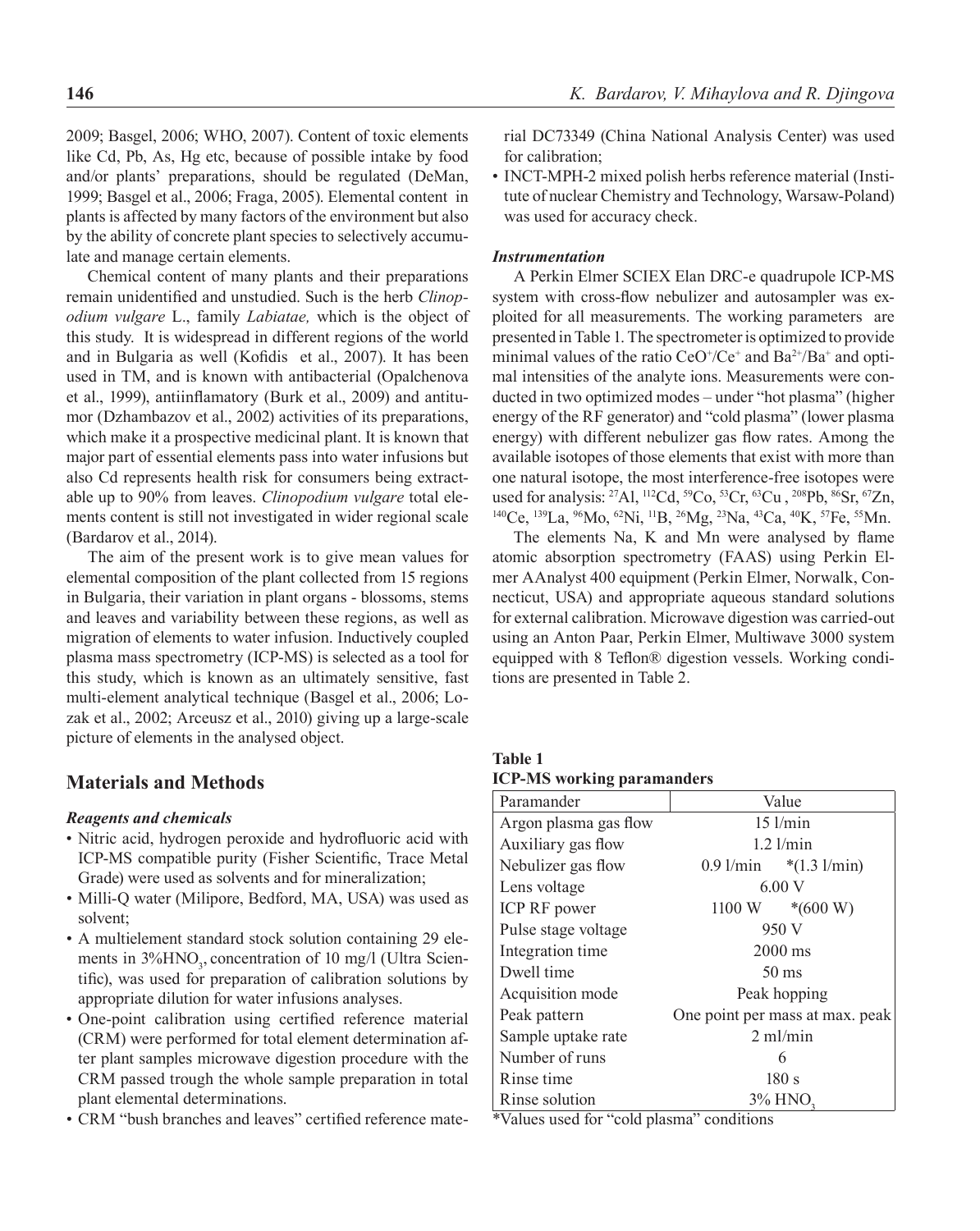### *Plant samples*

Aerial parts of batches of the plant *Clinopodium vulgare*  L. samples were collected from 15 regions in Bulgaria (Figure 1 and Table 3) in July-August 2013, in the period of flowering. Plants were air-dried in clean, dark and airy room and stored in ventilated paper boxes before analysis. Plant organs (leaves, blossoms and stems) were gently separated and treated separately. Representative parts were randomly taken from these collections, each from more than 0.4 kg dried total mass. The representative samples were milled/homogenized in a grinder-mill before analysis. 0.5 g from each sample type were taken for microwave digestion and 1,5 g for water infusions preparation.

### *Sample preparation and analysis*

500 mg aliquots of herbal material were accurately weighed into a Teflon digestion vessel. 8 ml concentrated  $HNO<sub>3</sub>$ , 4ml  $H<sub>2</sub>O<sub>2</sub>$  and 1ml HF were added. Digestion of samples was carried out at the conditions described in Table 2 with maximum power of 800 W. After cooling the samples

### **Table 2 Microwave digestion program**

| <b>Step</b> | Time, min | Microwave power, W |
|-------------|-----------|--------------------|
|             |           | 450                |
|             |           | 800                |
|             |           | 450                |
|             |           | 300                |
|             | ''        | Vent and cooling   |

### **Table 3**

### **Description of collection sites**

| Sample<br>Number | Region of collection                                                                    | Sample<br>Number | Region of collection                                                          |
|------------------|-----------------------------------------------------------------------------------------|------------------|-------------------------------------------------------------------------------|
|                  | German village, Region in Sofia field,<br>in the foot of Lozen mointain collected 2013  | 8                | Laki town, Region of Rodopi mountain                                          |
| 2                | German village, Region in Sofia field,<br>in the foot of Lozen mointain, collected 2012 | 9                | Drianovo village, Region of Rodopi mountain                                   |
| 3                | Mirkovo village, Region in the foot of<br>Central-East Balkan mountain                  | 10               | Balgarski izvor village<br>15m aside from road with intensive trafic          |
| $\overline{4}$   | Near Ognianovo lake, flat country region in<br>Sofia Field                              | 11               | Makocevo village<br>Sredna gora mountain, clean region                        |
| 5                | Dragalevci, Region in Vitosha mountain,<br>north side, near Sofia, clean region         | 12               | Kupen village<br>Central Balkan mountain, clean environment                   |
| 6                | Near Goliama Rakovica village,<br>flat country region in Sofia Field                    | 13               | Balgarski izvor village<br>At the road banket of road with intensive traffic  |
| 7                | Lukovo village, Region of Balkan mountain,<br>near Sofia                                | 14               | On the road from Laki to Drianovo,<br>Region of Rodopi mountain, clean region |
|                  |                                                                                         | 15               | Belica village<br>Rodopi mountain, clean region                               |

were quantitatively transferred into clean Teflon vessels and the acids were evaporated on a sand bath allowing the volume to reduce to around 0.5 ml removing the HF. The samples were quantitatively transferred again in polypropylene tubes. diluted to 14 ml, capped and homogenized. With each set of digested samples, a blank sample and a CRM sample were passed through the entire procedure.

Plants' infusions were prepared by adding 150 ml hot  $(95\textdegree C)$  Milli-Q water to 1.5 g plant material (air dried leaves, stems and blossoms). The suspensions ware stirred with plastic stirrer for 10 min and then filtered through blue ribbon filter paper. The infusions obtained were left to cool at room temperature and analyzed immediately.



**Fig. 1. Map of Bulgaria with sampling sites**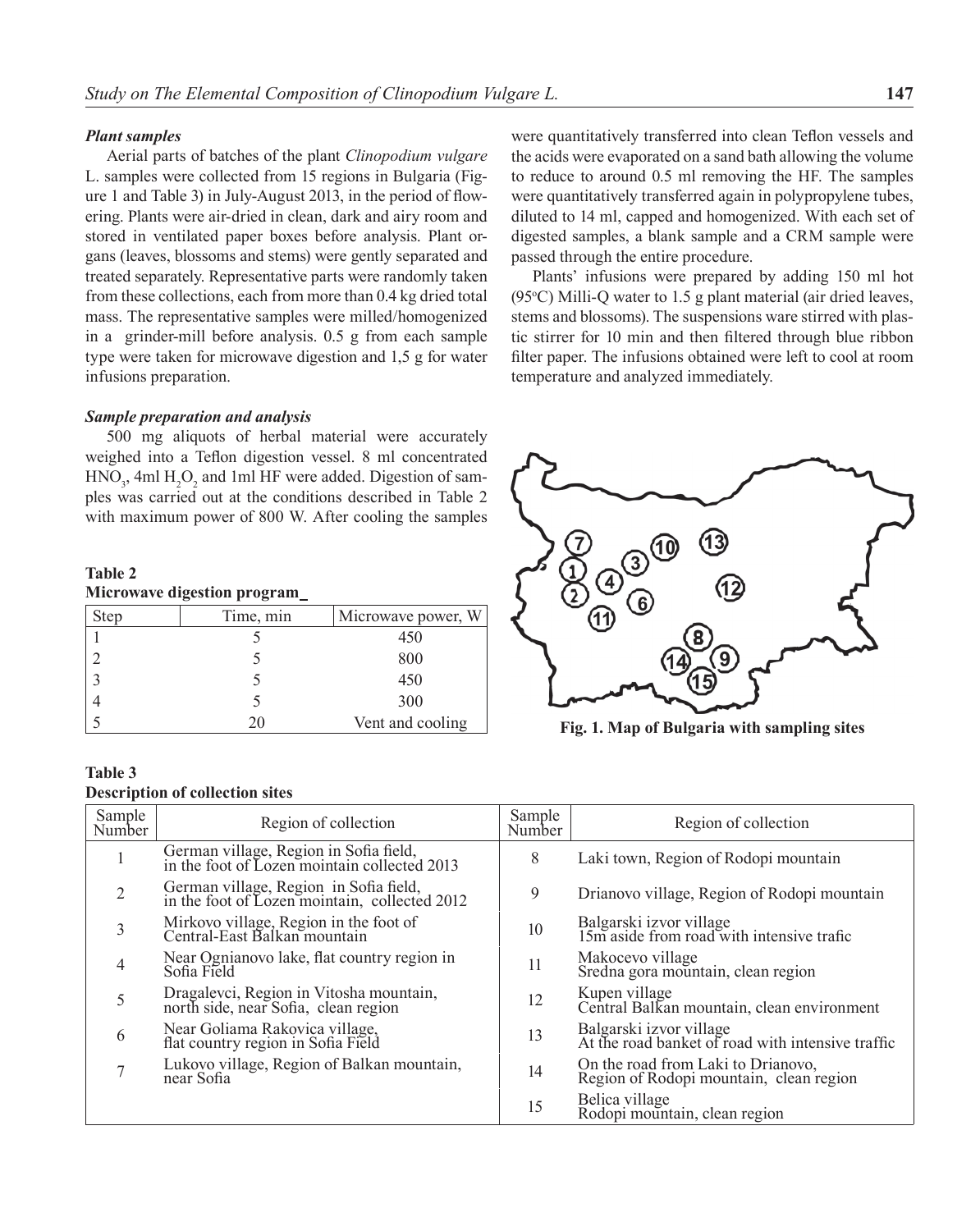| Table 4                               |  |  |
|---------------------------------------|--|--|
| Accuracy and precision of the mandhod |  |  |

| Element anlaysed | Accuracy,<br>$\%$ | Precision<br>RSD, % |
|------------------|-------------------|---------------------|
| Al               | 20                | 10                  |
| Cd               | 1.5               | 4,2                 |
| Co               | 1.5               | 3.9                 |
| Cr               | 1.9               | 5.2                 |
| Cu               | 6.3               | 5.0                 |
| Pb               | $\mathbf{1}$      | 5.5                 |
| Sr               | 0.6               | 1.3                 |
| Zn               | 2.8               | 5.4                 |
| Ce               | 12                | 9.4                 |
| La               | 18                | 2.3                 |
| Mo               | 13                | 3.4                 |
| Ni               | 5                 | 1.6                 |
| B                | 19                | 15                  |
| $*Mg, \%$        | $\overline{2}$    | 0.9                 |
| *Na (FAAS)       | 2,5               | 5                   |
| $*Ca, \%$        | 23                | 2.8                 |
| $K, \%$ (FAAS)   | 2,8               | 6                   |
| $*Fe$            | 14                | 1.6                 |
| *Mn (FAAS)       | 1                 | 4                   |

\*Elements analyzed under "cold plasma conditions" or AAS

### *Data quality*

Acuracy and precision of the results was checked analyzing the certified reference material INCT-MPH-2 with matrix close to that of the samples. Accuracy and precision of overall analytical procedure are given in Table 4.

Total precision of the method expressed as relative standard deviations (RSD) for microwave digested solid plant samples was  $\leq$  15%, much less than elemental variations in different plant samples, and the acuracy checked with the SRM varied between 1 and 23% for the different analysed elements.

# **Results**

# *Elemental concentrations in the separated Clinopodium vulgare L. organs*

The elemental concentrations in the plant organs, presented by their maximal, minimal and mean values, are described in Table 5.

Figure 2 presents the variations in the elemental concentrations in the organs of the plants, collected from different regions.

# *Elemental composition of Clinopodium vulgare in dependence of its regional origin*

The values for leaves elemental composition of the plants, collected from different regions, are presented separately in Table 6.

| <b>Table 5</b> |                                                                                         |  |
|----------------|-----------------------------------------------------------------------------------------|--|
|                | Moon, minimal and maximal alamant concentrations in air dried Clinenadium vulgare organ |  |

| Mean, minimal and maximal element concentrations in air dried <i>Clinopodium vulgare</i> organs |                          |                                               |                            |  |  |  |  |  |  |
|-------------------------------------------------------------------------------------------------|--------------------------|-----------------------------------------------|----------------------------|--|--|--|--|--|--|
| Element                                                                                         |                          | Average concentration (minimal-maximal value) |                            |  |  |  |  |  |  |
| measured                                                                                        | Stems, $\mu$ g/g         | Blossoms, µg/g                                | Leaves, $\mu$ g/g          |  |  |  |  |  |  |
| Cd                                                                                              | $0.05(0.008 \div 0.235)$ | $0.03(0.060\div0.153)$                        | $0.04(0.010 \div 0.251)$   |  |  |  |  |  |  |
| Co                                                                                              | $0.08(0.04 \div 0.13)$   | $0.13(0.04 \div 0.20)$                        | $0.24(0.10\div 0.37)$      |  |  |  |  |  |  |
| Cr                                                                                              | $4.87(1.27\div7.39)$     | $2.38(0.58 \div 5.00)$                        | $7.10(0.43\div 16.13)$     |  |  |  |  |  |  |
| Cu                                                                                              | $5.47(4.31\div7.97)$     | $9.59(4.49 \div 12.63)$                       | $7.47(4.50\div10.92)$      |  |  |  |  |  |  |
| Mn                                                                                              | $20.3(11.4 \div 40.0)$   | $33.4(18.9 \div 60.0)$                        | $60.2$ $(35.5 \div 100.0)$ |  |  |  |  |  |  |
| Pb                                                                                              | $0.97(0.15 \div 2.08)$   | 1.31 $(0.28 \div 4.72)$                       | $1.78(0.39 \div 5.73)$     |  |  |  |  |  |  |
| <b>Sr</b>                                                                                       | $24.6(24.0 \div 25.0)$   | $24.6(23.7\div 25.0)$                         | $24.4(23.6 \div 24.9)$     |  |  |  |  |  |  |
| Zn                                                                                              | $41.0(29.7\div 84.5)$    | $39.4(7.5 \div 50.8)$                         | $60.5(37.6 \div 100.3)$    |  |  |  |  |  |  |
| Ce                                                                                              | $0.35(0.07\div0.70)$     | $0.36(0.07 \div 0.77)$                        | $0.85(0.08 \div 1.70)$     |  |  |  |  |  |  |
| La                                                                                              | $0.24(0.06 \div 0.54)$   | $0.22(0.04 \div 0.40)$                        | $0.56(0.06 \div 1.31)$     |  |  |  |  |  |  |
| Mo                                                                                              | $0.43(0.07\div1.01)$     | $0.75(0.12 \div 0.12)$                        | $1.19(0.25 \div 0.25)$     |  |  |  |  |  |  |
| Ni                                                                                              | $1.85(0.54 \div 3.71)$   | $2.64(1.09\div1.09)$                          | $2.43(1.01\div 3.49)$      |  |  |  |  |  |  |
| B                                                                                               | $24.08(19.7\div 27.3)$   | $30.7(20.8 \div 38.4)$                        | 41.7 $(29.1 \div 53.5)$    |  |  |  |  |  |  |
| Mg                                                                                              | 3472 (2415÷5705)         | 6372 (4415÷7455)                              | 7004 (4343÷11745)          |  |  |  |  |  |  |
| Na                                                                                              | $94(71\div 192)$         | $101(20 \div 176)$                            | $202(139\div 307)$         |  |  |  |  |  |  |
| Ca                                                                                              | $10044(6512 \div 15204)$ | $12877(6135\div 19537)$                       | 23387 (19012÷35193)        |  |  |  |  |  |  |
| K                                                                                               | 14717 (13642÷15859)      | $11111 (7123 \div 14450)$                     | 13698 (12230÷17741)        |  |  |  |  |  |  |
| Fe                                                                                              | 549 $(376 \div 890)$     | $190(81\div 336)$                             | 413 $(126 \div 604)$       |  |  |  |  |  |  |
| Al                                                                                              | 333 $(92 \div 1071)$     | $257(113 \div 598)$                           | 480 (152÷1042)             |  |  |  |  |  |  |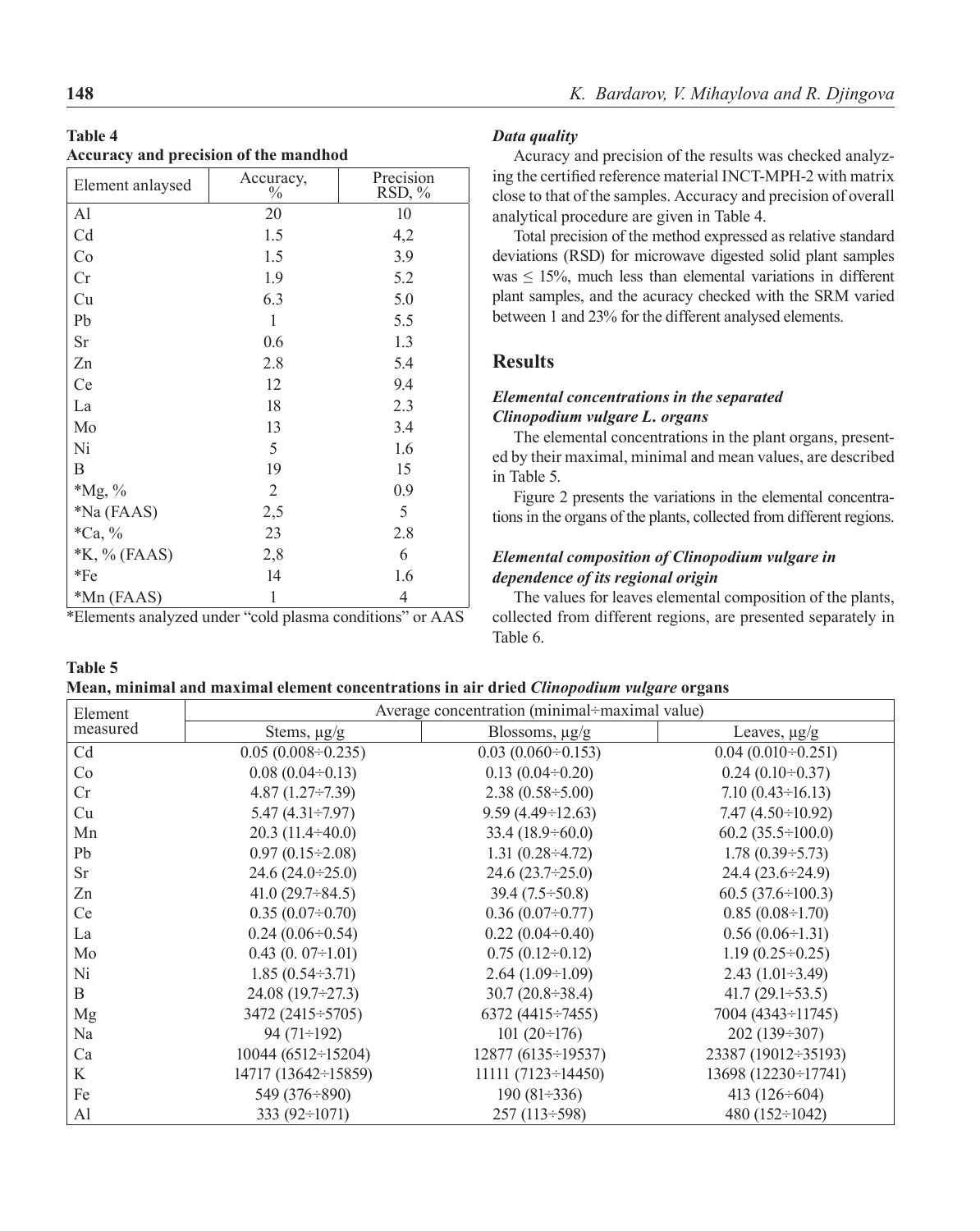**Table 6**

| Elemental composition of air dried leaves of Clinopodium vulgare L., collected from 15 regions of Bulgaria |  |  |  |
|------------------------------------------------------------------------------------------------------------|--|--|--|
|------------------------------------------------------------------------------------------------------------|--|--|--|

| Element         |       |                |       |       |       | Region of collection (see Table 3 and Fig. 1) |       |       |       |       |       |       |       |       |       |                |
|-----------------|-------|----------------|-------|-------|-------|-----------------------------------------------|-------|-------|-------|-------|-------|-------|-------|-------|-------|----------------|
| measured        |       | $\overline{2}$ | 3     | 4     | 5     | 6                                             | 7     | 8     | 9     | 10    | 11    | 12    | 13    | 14    | 15    | SD, %          |
| Cd, mg/Kg       | 0.006 | 0.011          | 0.010 | 0.014 | 0.012 | 0.045                                         | 0.021 | 0.029 | 0.011 | 0.251 | 0.017 | 0.041 | 0.231 | 0.038 | 0.034 | 160            |
| Co, mg/Kg       | 0.11  | 0.10           | 0.26  | 0.14  | 0.19  | 0.19                                          | 0.19  | 0.19  | 0.37  | 0.30  | 0.34  | 0.21  | 0.32  | 0.29  | 0.40  | 38             |
| Cr, mg/Kg       | 0.43  | 1.10           | 6.19  | 3.22  | 4.34  | 7.19                                          | 7.82  | 5.46  | 12.09 | 16.13 | 5.56  | 5.50  | 16.53 | 7.98  | 14.73 | 67             |
| Cu, mg/Kg       | 9.80  | 8.55           | 8.09  | 7.67  | 6.87  | 5.50                                          | 6.14  | 6.70  | 5.63  | 10.92 | 6.82  | 6.65  | 11.12 | 4.50  | 9.91  | 27             |
| $Mn$ , mg/ $Kg$ | 62    | 40             | 18    | 62    | 42    | 109                                           | 106   | 100   | 31    | 35    | 79    | 29    | 45    | 47    | 57    | 51             |
| Pb, $mg/Kg$     | 0.4   | 0.6            | 1.0   | 0.9   | 1.1   | 3.6                                           | 1.8   | 1.6   | 2.1   | 2.4   | 1.7   | 5.7   | 2.9   | 1.3   | 4.6   | 71             |
| Sr, mg/Kg       | 24.1  | 24.7           | 24.6  | 24.6  | 23.6  | 24.7                                          | 24.4  | 24.7  | 24.6  | 24.9  | 23.1  | 24.5  | 24.9  | 24.8  | 24.7  | $\overline{2}$ |
| Zn, mg/Kg       | 42.5  | 44.0           | 60.2  | 37.6  | 55.7  | 77.8                                          | 60.7  | 93.2  | 64.6  | 11.5  | 74.6  | 76.9  | 11.8  | 100.3 | 64.0  | 45             |
| Ce, mg/Kg       | 0.08  | 0.33           | 0.87  | 0.32  | 0.65  | 0.69                                          | 0.69  | 1.06  | 1.70  | 1.24  | 0.67  | 0.66  | 1.14  | 1.37  | 1.40  | 52             |
| La, mg/Kg       | 0.06  | 0.28           | 0.56  | 0.16  | 0.40  | 0.48                                          | 0.44  | 0.84  | 0.99  | 0.71  | 0.40  | 0.39  | 0.71  | 1.31  | 0.69  | 57             |
| Mo, mg/Kg       | 0.6   | 0.2            | 0.5   | 2.2   | 0.7   | 1.6                                           | 1.5   | 0.3   | 1.2   | 1.5   | 3.9   | 2.9   | 1.5   | 0.3   | 0.8   | 79             |
| Ni, mg/Kg       | 3.5   | 3.5            | 2.2   | 1.0   | 1.2   | 1.1                                           | 1.4   | 4.5   | 3.0   | 2.3   | 2.2   | 1.9   | 2.2   | 2.9   | 2.8   | 42             |
| B, mg/Kg        | 33.2  | 30.0           | 44.9  | 46.5  | 29.1  | 41.3                                          | 46.1  | 48.0  | 53.5  | 38.9  | 34.1  | 52.5  | 36.9  | 45.0  | 51.4  | 19             |
| Mg, g/Kg        | 6.44  | 4.34           | 5.49  | 7.04  | 8.12  | 5.43                                          | 7.75  | 6.05  | 4.52  | 7.63  | 8.08  | 7.85  | 7.63  | 8.43  | 11.74 | 26             |
| Na, mg/Kg       | 201   | 185            | 139   | 205   | 196   | 189                                           | 198   | 268   | 270   | 301   | 275   | 283   | 307   | 300   | 185   | 23             |
| Ca, g/Kg        | 19.0  | 19.7           | 23.2  | 19.2  | 27.1  | 21.1                                          | 19.0  | 26.3  | 26.2  | 35.2  | 21.4  | 20.3  | 17.4  | 22.0  | 24.7  | 20             |
| K, g/Kg         | 12.2  | 11.0           | 12.8  | 13.5  | 17.7  | 15.5                                          | 10.0  | 12.2  | 13.0  | 12.0  | 14.8  | 15.0  | 11.8  | 13.0  | 20.0  | 19             |
| Fe, g/Kg        | 0.44  | 0.20           | 0.32  | 0.38  | 0.58  | 0.30                                          | 0.90  | 0.34  | 0.60  | 0.13  | 0.42  | 0.50  | 0.51  | 0.50  | 0.27  | 44             |
| Al, $g/Kg$      | 0.76  | 0.15           | 0.57  | 0.39  | 0.53  | 0.44                                          | 1.04  | 0.61  | 0.25  | 0.23  | 0.45  | 0.25  | 0.68  | 0.37  | 0.45  | 48             |



**Fig. 2. Variation of elements concentrations in plant organs among regions**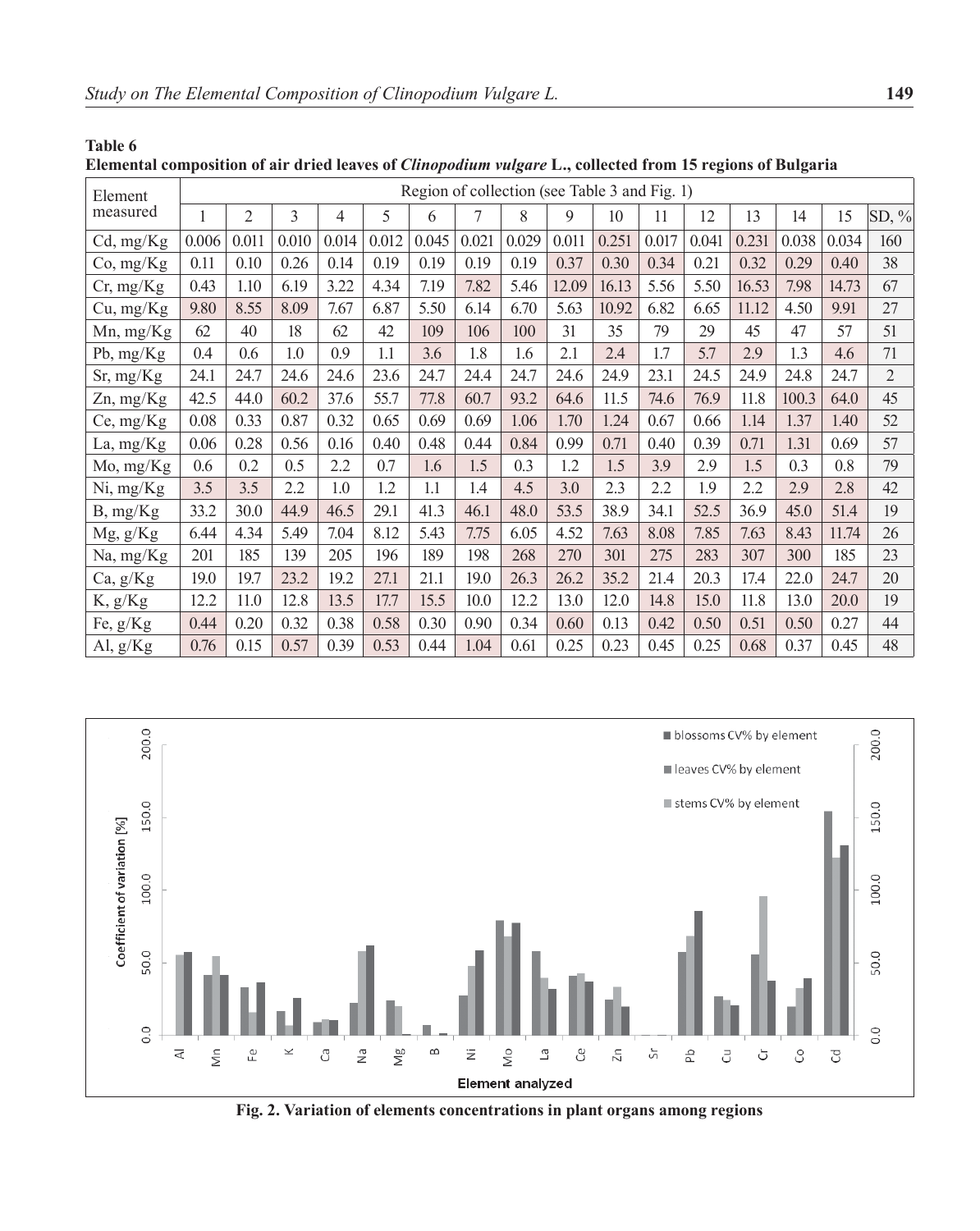## *Extraction of the elements in herbal infusions and Intake of the elements*

The percentage of elements from plant's organs migrating to water extract was calculated and the data are presented in Table 7.

### **Discussion**

## *Elemental concentrations in the separated Clinopodium vulgare L. organs*

Highest concentration of K, Ca and Mg, followed by Fe, Al, Na, Zn, Mn, Sr, B, Cu, Cr, Ni, Pb in descending order can be observed, and Mo, Ce, La, Co and Cd in traces.

While for almost all elements highest concentrations were observed in leaves, Cu and Ni show highest concentrations in blossoms and Cd has highest concentration in the stems.

The content of the elements in the total areal part of the plant can be calculated using the approximate weight proportion of stems, leaves and blossoms in the dried plant which we determined as 45:25:30.

Variation between regions is much higher than total bias and RSD of the method (Table 3). Most variable elements

| <b>Table 7</b> |                                                        |  |  |
|----------------|--------------------------------------------------------|--|--|
|                | Migration of elements from the plant organs into water |  |  |
| infusions      |                                                        |  |  |

|           |              | Element amount in the infusion, % |        |
|-----------|--------------|-----------------------------------|--------|
| Element   | <b>Stems</b> | <b>Blossoms</b>                   | Leaves |
| Cd        | 36           | 36                                | 95     |
| Co        | 26           | 70                                | 72     |
| Cr        | 5            | 21                                | 34     |
| Cu        | 40           | 34                                | 30     |
| Mn        | 14           | 33                                | 39     |
| Pb        | 13           | 15                                | 25     |
| <b>Sr</b> | 5            | 14                                | 20     |
| Zn        | 4            | 9                                 | 10     |
| Ce        | 15           | 32                                | 30     |
| La        | 40           | 40                                | 32     |
| Mo        | 40           | 40                                | 32     |
| Ni        | 60           | 52                                | 50     |
| B         | 18           | 40                                | 17     |
| Mg        | 30           | 40                                | 60     |
| Na        | 40           | 90                                | 13     |
| Ca        | 50           | 25                                | 42     |
| K         | 40           | 77                                | 95     |
| Fe        | 10           | 50                                | 60     |

were Cd, varying within 130-150% between regions, followed by Cr and Pb (70-100%). These elements are usually connected with environment pollution and variation between regions is expected, even though in our case plants were collected from sites with no industrial activity. Mo, Mn, Na and Al are characterized with coefficients of variation above 50%. Highest variation was observed for Na and Al in stems and blossoms.

No literature data were found for the elemental concentrations in *Clinopodium vulgare*. For this reason, comparison was done with similar herbs as those in *Lamiceae* family.

Cindric et al. (2013) do not find any Cd, Co and Cr in the aerial parts of similar plants (*Salvia officinalis* L*.* and *Teucrium montanum* L*.*). The present mean values for cadmium are 0.05, 0.03 and 0.04 µg/g in stems, blossoms and leaves respectively; and for Co - 0.08  $\mu$ g/g in stems, 0.13  $\mu$ g/g in blossoms and  $0.24 \mu$ g/g in leaves. These concentrations are probably below LOD of ICP-OES technique that has been used by the authors. For chromium the concentrations determined are 4,9  $\mu$ g/g (stems), 2.4  $\mu$ g/g (blossoms) and 7.1  $\mu$ g/g (leaves) in the different parts of the plant.

Similar concentrations to ours for the major elements are reported by Arceusz (Arceusz et al., 2010) when analysed plant samples belonging to *Lamiaceae* family. Nevertheless, concentrations of the elements in plants depend on environmental conditions, soil, genotype, stage of growth, geochemical and other factors (Aminzadeh et al., 2010), and most importantly - on the plant species - so by such comparison only similarity for plants belonging to one family could be expected.

Despite the lower concentrations for Pb and Cd in *Clinopodium vulgare* than the WHO tolerances - 0.3 mg/kg for Cd, 10 mg/kg for Pb (WHO, 1996), it should be stressed that concentration values for Cd  $(0.008-0.250 \mu g/g)$  and for Pb  $(0.15-5.7 \mu g/g)$  are measured for plants, collected from environmentally not poluted sites. That might be a concern, since in the course of preparation of any products from this herb, these two toxic elements could be engulfed concentratad. That is why the content of Cd and Pb in the herb, intended for consumption, should be controlled. Similar results and tendencies for *Lamiceae* family medicinal plant species were reported in Poland (Lozak et al., 2002), Egypt (Abou-Arab et al., 1999), Argentina (Gomez, 2006), United States (Khan et al., 2001) and Brasil (Caldas and Machado, 2004).

Good correspondance with data in (Basgel et al., 2006; Cindric, 2013) was observed for minor components Al (around 250 µg/g) and Mn (20-60 µg/g). All other elements concentrations were higher, except that for Co and Cr, which are in lower concentrations in *Clinopodium vulgare* L. according our results*.*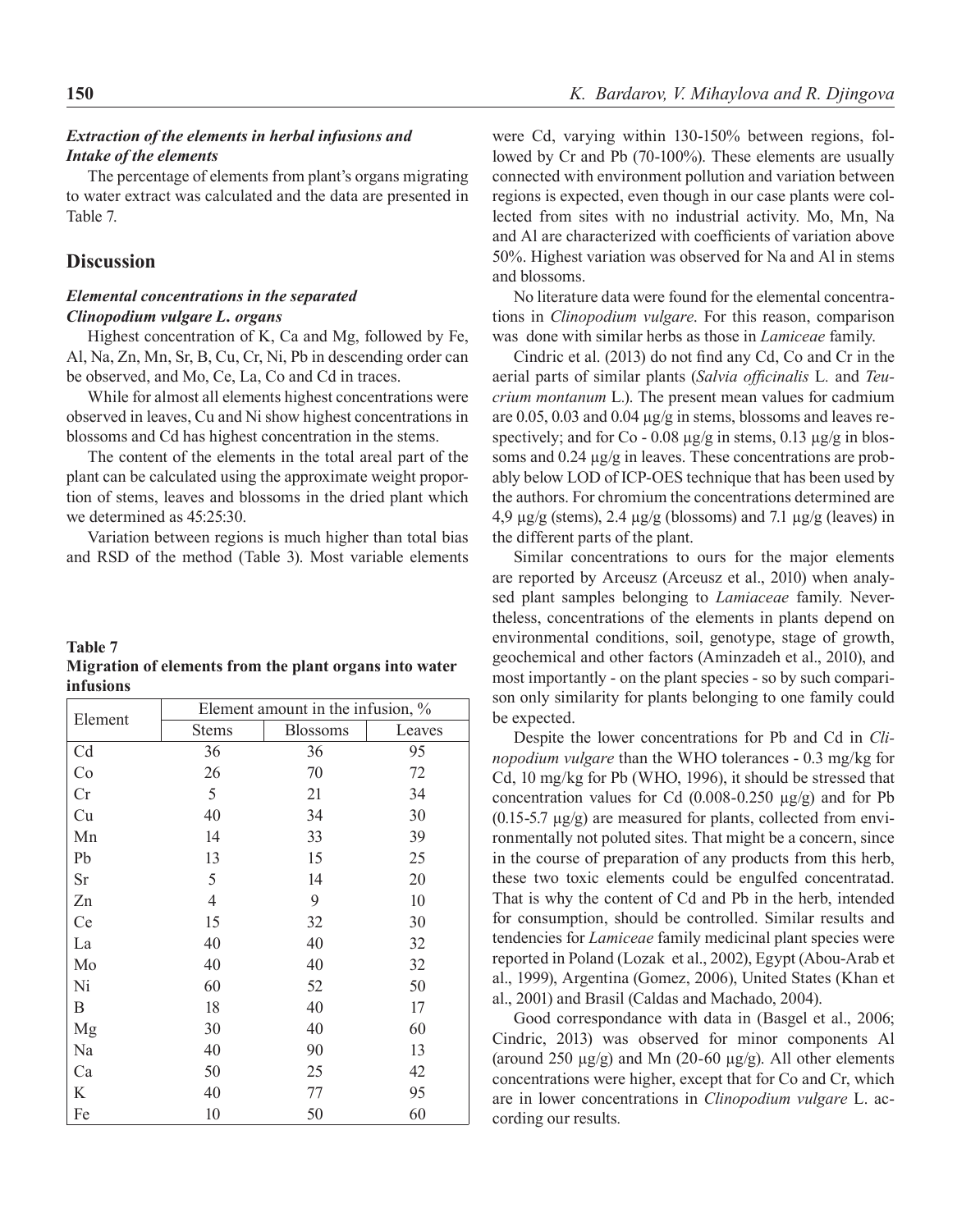# *Elemental composition of Clinopodium vulgare in dependence of its regional origin*

Because leaves could be perceived as the most "environmentaly sensitive" organ of the usable plant part, the values for elements concentrations and their RSDs could represent regional-dependance for the plant samples. The higher measured values are highlighted.

No drastic differences can be observed among the values for different regions. The highest RSD show values for Cd and the highest values are measured in the plans from region 10 and 13; they are collected near to a main road with intensive traffic. The high variation of the concentrations of this toxic element confirms the necessity of its control.

The next element showing relatively high RSD is Mo. Its highest value is measured in plants from region 11 (Sredna gora mountain). The values for Pb show relatively high RSD, as well; its highest values are measured in the plants from regions 12 (Balkan mountain) and 15 (Rodopi mountain).

Among the sides of samples collection, there are no places, known as highly polluted. That fact permits to classify the results presented for elemental composition of *Clinopodium vulgare* as background values for the plants of Bulgarian origin.

# *Extraction of the elements in herbal infusions and Intake of the elements*

Traditional use of *Clinopodium vulgare* is as tea. An intake of elements from the plant usually comes as extracted from the plant in the tea preparation procedure. The quantitative assessment of such intake of chemical elements is important to be done. Aiming this, water infusions were prepared as described in 2.4 and analyzed.

Different elements pass to the water extracts with extraction efficiencies from 5 to 95% of the total concentration in the air dried plant material, depending on the element and the plant organ extracted.

It is important to note the high extraction efficiency of Cd, especially from leaves (95%), most of which in low molecular cationic and bio accessible chemical form (Bardarov et al., 2014). The Pb extractability is significant as well  $(13 \div$ 25%), but most of it – bound to big molecules with no electric charge (Bardarov et al., 2014). This should be taken in account and the Cd and Pb content in the herb intended for human use should be controlled.

Relatively high extractabilities are observed for K (40- 95%), Mg (30-60%), Ca (25-50%), Ni (50-60%), Mo (30- 40%), La (30-40%) and Co (26-70%) as well. Mn (14-39%), Zn (4-10%) and Cu (30-40%) are represented with lower extraction efficiencies but still enough to ensure a balanced essential mineral uptake for the consumers of the herbal infusion.

# **Conclusion**

The elemental composition of the plant *Clinopolium vulgare* has been studied by ICP/MS and AAS techniques. Such data are published for the first time for this plant, which seems to be a pharmaceutical plant candidate based on its bioactive effects. The elemental composition is determined in its total aerial part, and separately in its organs (stems, leaves and blossoms) as well. 19 elements are quantitatively measured in the plant organs and their water infusions. Mean values are given for elemental composition of the plant (plant organs) collected from non polluted environmental sites in Bulgaria, together with elemental variations, aiming to give background values for *Clinopolium vulgare* elemental composition. Data for the elemental compositions of the plant's leaves – as the most "environment-dependant" plant organ – are presented for the plants collections from 15 regions in Bulgaria.

Тhe elements extracted in water infusions were measured and the extracteble part of the elements were presented. For most essential elements, the composition is well balanced in terms of a good mineral nutritive impact, when this plant is in consumption. Attention should be adverted however on the toxic elements Cd and Pb: their concentrations in the herbal extracts, collected from some of the regions, are considerable and claim to be bioaccessible, because significant portion of the total elemental content pass into water infusions. These facts show the necessity of control of these elements in the plant, and especially on the environmental and agricultural conditions when *Clinopodium vulgare* is cultivated.

#### *Acknowledgements*

This work was supported by the European Social Fund and Republic of Bulgaria, Operational Programme "Human Resources Development" 2007-2013 framework, Grant № BG051PO001-3.3.06-0048 from 04.10.2012.

### **References**

- **Abou-Arab, A. A., K. Soliman, M. Kawther, E. M. E. Tantawy, R. I. Badeaa and N. Khayria**, 1999, Quantity estimation of some contaminants in commonly used medicinal plants in the Egyptian market. *Food Chemistry*, **67** (4): 357-363.
- **Aminzadeh, M. F., E. A. Amiri, K. A. Mahdevi and Sh. Fadai**, 2010. Factors Affecting on Essential Chemical Composition of *Thymus kotschyanus* in Iran, *World Applied Sciences Journal*, **8** (7): 847-856.
- **Arceusz, A., I. Radecka and M. Wesolowski**, 2010. Identification of diversity in elements content in medicinal plants belonging to different plant families, *Food Chem.*, **120**: 52-58.